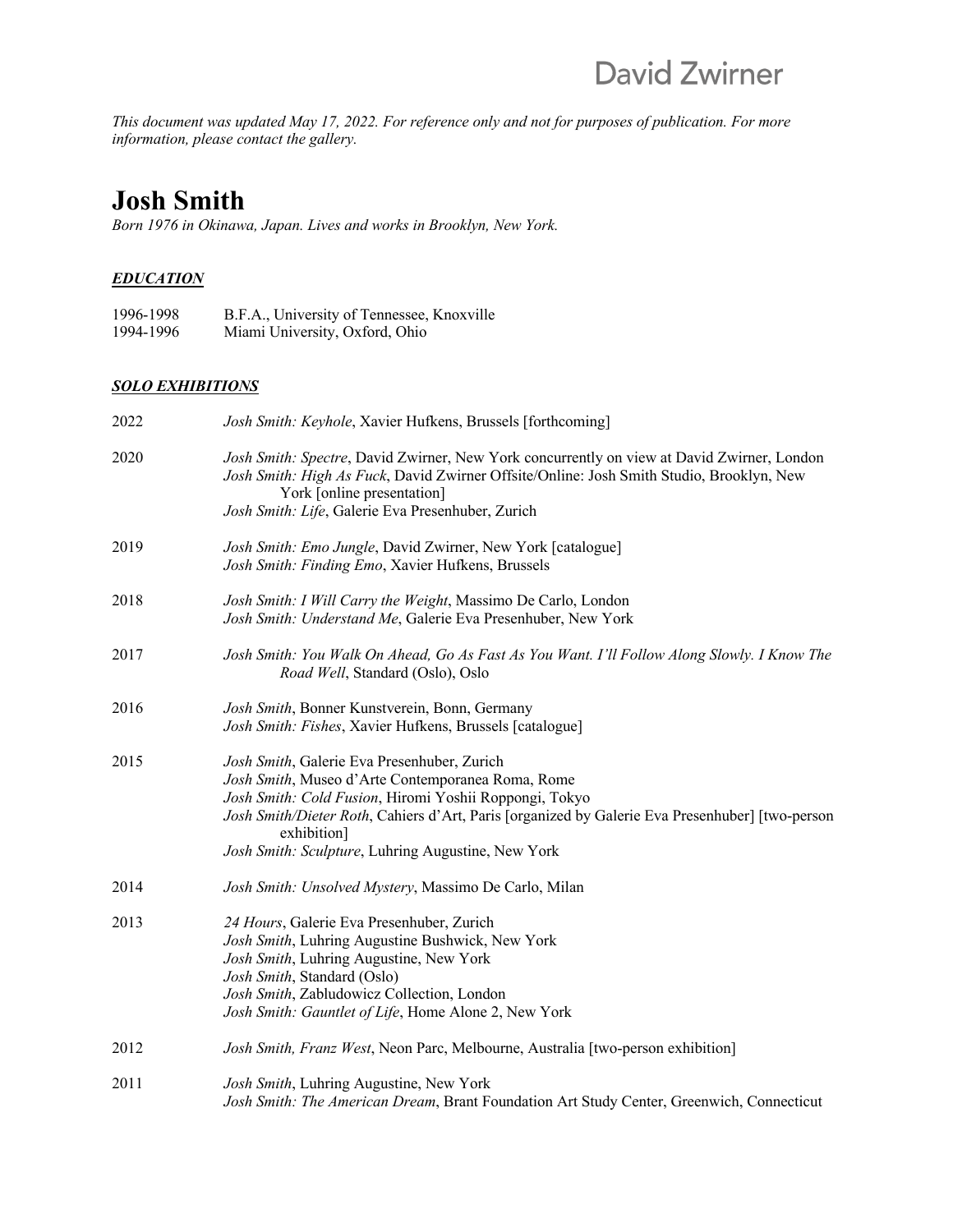[catalogue]

| 2009-2010 | Josh Smith: On the Water, Deitch Studios, Long Island City, New York [catalogue]<br>Sophie von Hellermann & Josh Smith, Museum Dhondt-Dhaenens, Deurle, Belgium [itinerary:<br>Consortium, Dijon, France] [two-person exhibition]<br>Who Am I, De Hallen Haarlem, Haarlem, The Netherlands                                                                                |
|-----------|---------------------------------------------------------------------------------------------------------------------------------------------------------------------------------------------------------------------------------------------------------------------------------------------------------------------------------------------------------------------------|
| 2010      | Josh Smith, Massimo De Carlo, Milan                                                                                                                                                                                                                                                                                                                                       |
| 2009      | Centre d'Art Contemporain Genève, Geneva, Switzerland<br>I'm Not You, Air de Paris, Paris<br>Josh Smith: Currents, Luhring Augustine, New York [catalogue]<br>Josh Smith: Paintings, Hiromi Yoshii Gallery, Tokyo<br>Josh Smith Books, Printed Matter, New York                                                                                                           |
| 2008      | Hidden Darts, Museum Moderner Kunst Stiftung Ludwig Wien, Vienna, Austria [catalogue]<br>Josh Smith / Josh Fish, Hard Hat, Geneva. Switzerland<br>Josh Smith, Taxter & Spengemann, New York<br>Josh Smith: Collages, Galerie Catherine Bastide, Brussels<br>Josh Smith: Zurich Abstraction, Galerie Eva Presenhuber, Zurich<br>Unstable Ideas, Standard (Oslo), Oslo 2007 |
| 2007      | Abstraction, Luhring Augustine, New York [catalogue]<br>Josh Smith: Fortescue Avenue, Fortescue Avenue/Jonathan Viner Gallery, London                                                                                                                                                                                                                                     |
| 2006-2007 | Josh Smith, Skestos Gabriele Gallery, Chicago                                                                                                                                                                                                                                                                                                                             |
| 2006      | The city Never Sleeps, Air de Paris, Paris<br>Dial "J" for Josh, Power House, Memphis<br>Josh Smith, Galerie Catherine Bastide, Brussels<br>Josh Smith, Susanne Hilberry, Ferndale, MI<br>Standard Norwegian Show, Standard (Oslo), Oslo                                                                                                                                  |
| 2005      | Josh Smith, Fortescue Avenue/Jonathan Viner Gallery, London<br>Josh Smith, Galerie Catherine Bastide, Brussels<br>Josh Smith, SculptureCenter, Long Island City, New York<br>Make It Plain, Reena Spaulings Fine Art, New York<br>Sophie von Hellerman and Josh Smith: Collaborations, Greene Naftali Gallery, New York [two-<br>person exhibition]                       |
| 2004      | Josh Smith, Reena Spaulings Fine Art, New York                                                                                                                                                                                                                                                                                                                            |
| 2003      | Chinese Paintings, M Shanghai Bistro, New York<br>Dial "J" for Josh, Margo Victor Presents, Los Angeles<br>Josh Smith, Galerie Catherine Bastide, Brussels<br>Josh Smith, Volume Gallery, New York                                                                                                                                                                        |

## *SELECTED GROUP EXHIBITIONS*

| 2022 | <i>Earthing</i> , Galerie Eva Presenhuber, Zurich [forthcoming]                                                                          |
|------|------------------------------------------------------------------------------------------------------------------------------------------|
| 2021 | <i>I Know where I'm going, Who can I be now?</i> , The Modern Institute, Glasgow<br><i>Nature Morte</i> , The Hole, New York [catalogue] |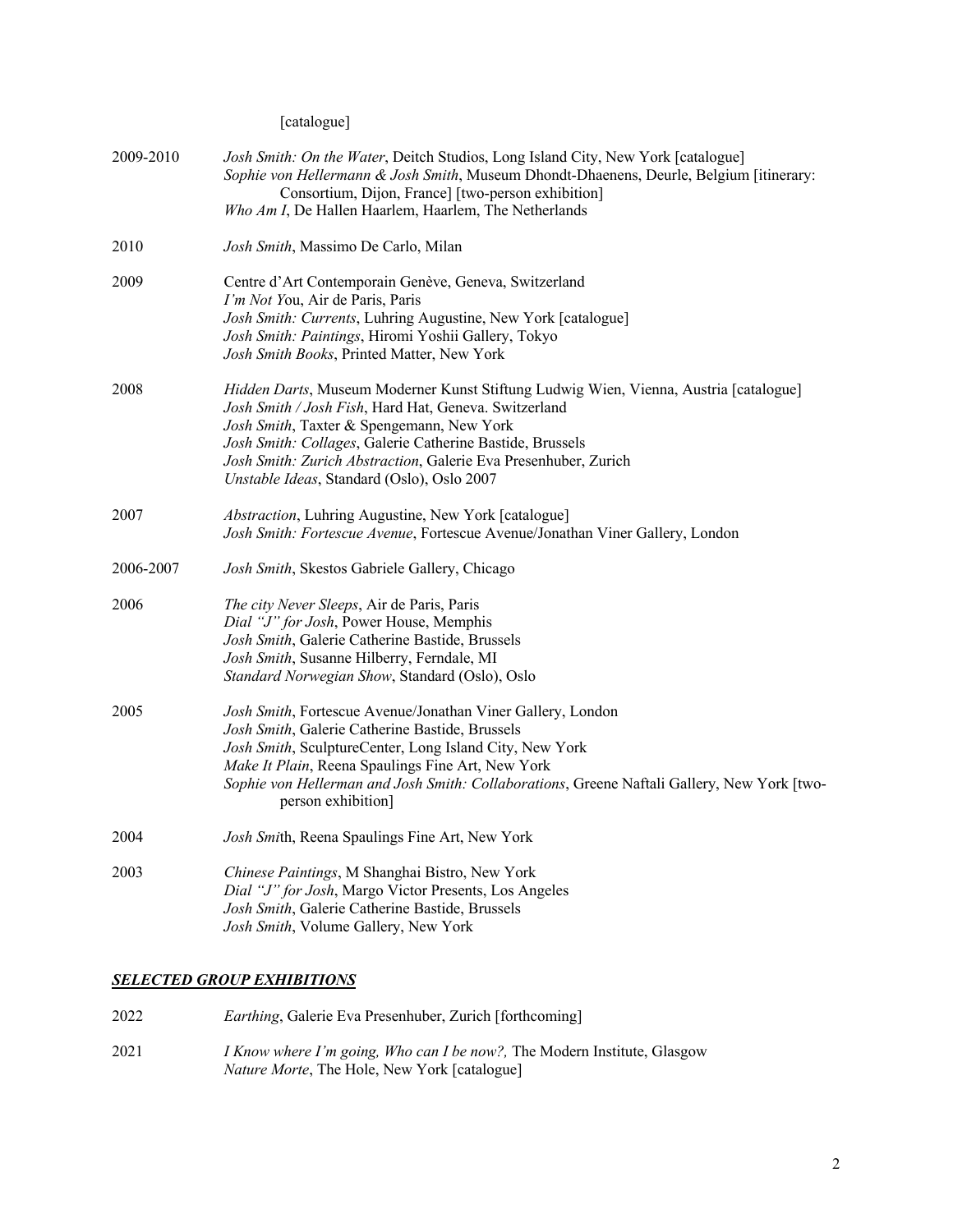| 2020-2021 | 00s. Cranford Collection: The 2000s, MO.CO. Montpellier Contemporain, France [collection<br>display] [catalogue]<br>Painterly: From Warhol and Twombly to Today. Paintings from the Museum Brandhorst, Neues<br>Museum Nürnberg, Germany [collection display]<br>A Possible Horizon, de la Cruz Collection, Miami                                                                                                                                                                                                                                                                                                                                                                                                                                                                                                                                   |
|-----------|-----------------------------------------------------------------------------------------------------------------------------------------------------------------------------------------------------------------------------------------------------------------------------------------------------------------------------------------------------------------------------------------------------------------------------------------------------------------------------------------------------------------------------------------------------------------------------------------------------------------------------------------------------------------------------------------------------------------------------------------------------------------------------------------------------------------------------------------------------|
| 2020      | 100 Sculptures, No Gallery, Los Angeles<br>All in One: One Work By Each Gallery Artist, Galerie Eva Presenhuber, Zurich<br>Animal Kingdom, Alexander Berggruen, New York [online presentation]<br>My Cartography: The Erling Kagge Collection, Fundación Banco Santander, Madrid [itinerary:<br>Foundation Vincent van Gogh Arles, France] [collection display]<br>UNIQUE, Parkett Space, Zurich                                                                                                                                                                                                                                                                                                                                                                                                                                                    |
| 2019-2020 | Forever Young - 10 Years Museum Brandhorst, Museum Brandhorst, Munich [collection display]<br>From Day to Day, de la Cruz Collection, Miami<br>Third Dimension: Works from The Brant Foundation, The Brant Foundation, New York<br>[collection display]                                                                                                                                                                                                                                                                                                                                                                                                                                                                                                                                                                                             |
| 2019      | GARDEN, SHRINE, New York<br>MCMXXXIV, Massimo De Carlo, Milan<br>Schöne Sentimenten, museum Dhondt-Dhaenens, Sint-Martens-Latem, Belgium<br>Trouble in Paradise: Collection Rattan Chadha, Kunsthal Rotterdam [collection display]<br>[catalogue]                                                                                                                                                                                                                                                                                                                                                                                                                                                                                                                                                                                                   |
| 2018-2019 | More/Less, de la Cruz Collection, Miami<br>Nightfall, Mendes Wood DM, Brussels                                                                                                                                                                                                                                                                                                                                                                                                                                                                                                                                                                                                                                                                                                                                                                      |
| 2018      | Buffalo buffalo Buffalo buffalo buffalo buffalo Buffalo buffalo, STANDARD (OSLO), Oslo<br>Cliche, Almine Rech, New York<br>Contemporary Dialogues with Tintoretto, Zuecca Projects Space, Venice<br>David Zwirner: 25 Years, David Zwirner, New York [catalogue]<br>It's Personal, Edward Ressle, New York<br>Smooth Transitions, Löwenbräu Areal, Zurich [organized by Galerie Eva Presenhuber]                                                                                                                                                                                                                                                                                                                                                                                                                                                    |
| 2017-2018 | Force and Form, de la Cruz Collection, Miami                                                                                                                                                                                                                                                                                                                                                                                                                                                                                                                                                                                                                                                                                                                                                                                                        |
| 2017      | Animal Farm, The Brant Foundation Art Study Center, Greenwich, Connecticut<br>Artistic Toolbox: 1989-2017, Kunsthalle Wien, Vienna<br>Black & Brown People   White Problems, Samsøñ Projects, Boston<br>FEED BACK, Marlborough Contemporary, New York<br>The Gap Between the Fridge and the Cooker, The Modern Institute, Glasgow, Scotland<br>Heatwave, UTA Artist Space, Los Angeles<br>Jo Baer, Michael E. Smith, Josh Smith, Raphaela Vogel, Essex Street, New York<br>Jump Ball, Dio Horia, Mykonos, Greece<br>Painting Paintings (David Reed) 1975, Gagosian Gallery, New York [catalogue]<br>Pharmacy for Idiots, Rob Tufnell & Tanya Leighton, Cologne<br>Utopias are more or less fascistic, Nicolas Krupp, Basel<br>White Trash, Luhring Augustine, Bushwick, New York<br>Zeitgeist, MAMCO, Museum of Modern and Contemporary Art, Geneva |
| 2016-2017 | Creature, The Broad, Los Angeles<br>Franz West: Artistclub, 21er Haus Museum of Contemporary Art, Vienna<br>Fredrik Vaerslev: All Around Amateur, Bergen Kunsthall, Bergen, Norway; Le Consortium,<br>Dijon, France<br>The Power & The Glory, Charles Riva Collection, Brussels<br>Progressive Praxis, de la Cruz Collection, Miami                                                                                                                                                                                                                                                                                                                                                                                                                                                                                                                 |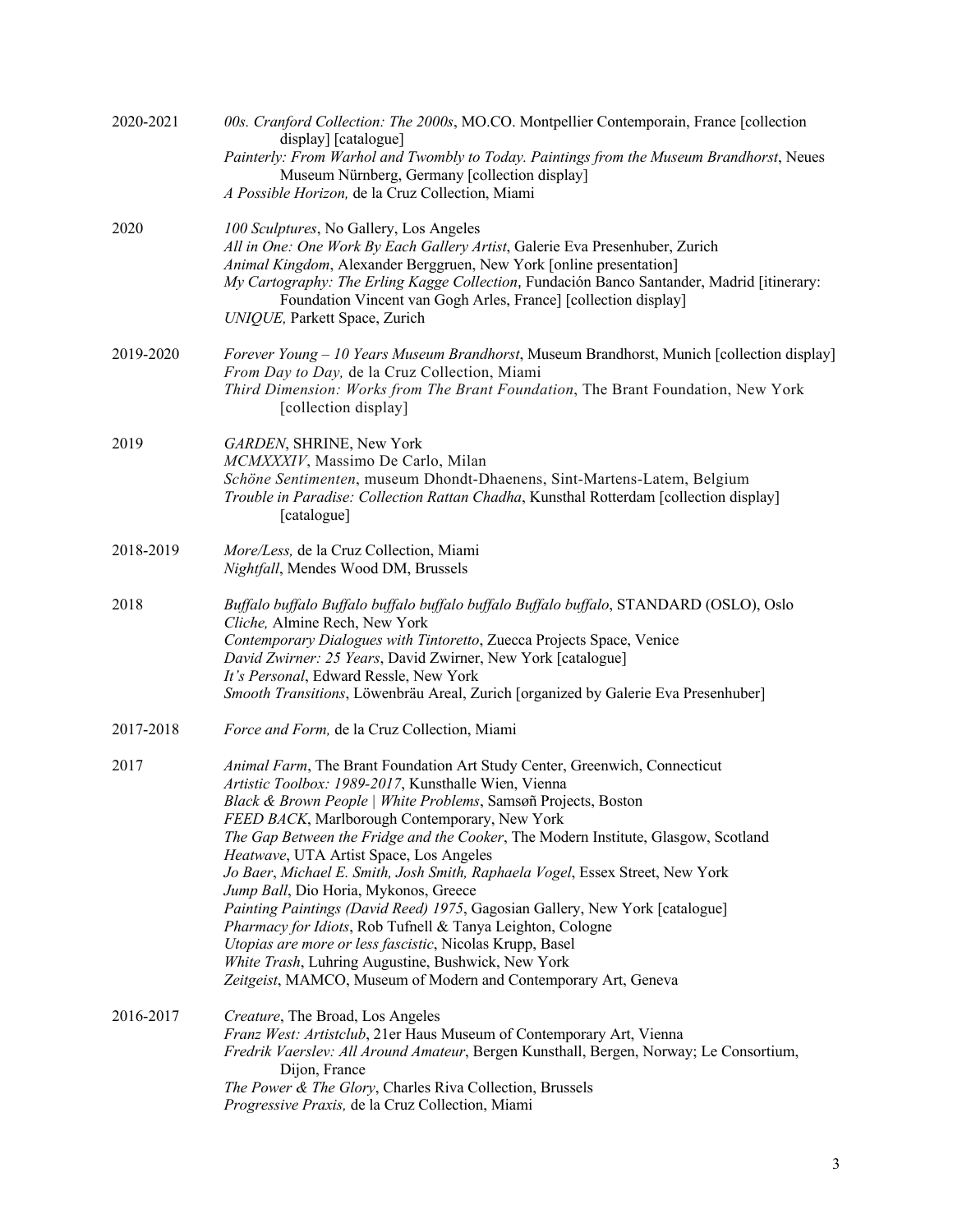|           | Schiff Ahoy: Contemporary Art from the Brandhorst Collection, Museum Brandhorst, Munich<br>[collection display]<br>What's My Name?, Michel Majerus Estate, Berlin                                                                                                                                                                                                                                                                                                                                                                                                                                                                                                                                                                                                                                                                                                                                                                                                                                                                                                                                       |
|-----------|---------------------------------------------------------------------------------------------------------------------------------------------------------------------------------------------------------------------------------------------------------------------------------------------------------------------------------------------------------------------------------------------------------------------------------------------------------------------------------------------------------------------------------------------------------------------------------------------------------------------------------------------------------------------------------------------------------------------------------------------------------------------------------------------------------------------------------------------------------------------------------------------------------------------------------------------------------------------------------------------------------------------------------------------------------------------------------------------------------|
| 2016      | Between Something and Nothing, Richard Telles, Los Angeles<br>Fine Young Cannibals, Petzel Gallery, New York [catalogue]<br>Group Exhibition, Richard Telles, Los Angeles<br>Ich, Schirn Kunsthalle Frankfurt, Frankfurt [catalogue]<br>La mia ceramica, Galerie Max Hetzler, Paris<br>Michael St. John: These Days; Leaves of Grass, Andrea Rosen Gallery, New York<br>No Rules, No Rules, Franklin Parrasch Gallery, New York<br>Self, Massimo De Carlo, London<br>S.M.S. S.O.S.: Text, Texture and Gesture, Marlborough Chelsea, New York                                                                                                                                                                                                                                                                                                                                                                                                                                                                                                                                                            |
| 2015-2017 | The World is Made of Stories: Works from the Astrup Fearnley Collection, Astrup Fearnley<br>Museet, Oslo [collection display]                                                                                                                                                                                                                                                                                                                                                                                                                                                                                                                                                                                                                                                                                                                                                                                                                                                                                                                                                                           |
| 2015-2016 | New Skin: Selections from the Tony and Elham Salamé Collection, Aïshti Foundation, Beirut<br>[collection display] [catalogue]<br>Painting 2.0: Expression in the Information Age, Museum Brandhorst, Munich [itinerary:<br>Museum Moderner Kunst Stiftung Ludwig Wien, Vienna] [catalogue]<br>You've Got to Know the Rulesto Break Them, de la Cruz Collection Contemporary Art Space,<br>Miami [collection display]                                                                                                                                                                                                                                                                                                                                                                                                                                                                                                                                                                                                                                                                                    |
| 2015      | 2015 White Columns Benefit Exhibition $+$ Auction, White Columns, New York<br>Call and Response, Gavin Brown's enterprise, New York<br>Carte Blanche to Luhring Augustine, Galerie Patrick Seguin, Paris<br>CNTRL+P: Printmaking in the 21st Century by University of Tennessee Alumni, Ewing Gallery of<br>Art and Architecture, University of Tennessee, Knoxville [catalogue]<br>Das unbekannte Meisterwerk/The Unknown Masterpiece, Galerie Meyer Kainer, Vienna<br>[catalogue published in 2017]<br>Jacques Andre, Jean-Pascal Flavien, Monique van Genderen, Ola Rindal, Josh Smith, Kelley<br>Walker, Galerie Catherine Bastide, Brussels<br>Marlborough Lights, Marlborough Gallery, New York<br>My wife does the dishes, I do the revolution, Kimmerich, Berlin<br>The Now Forever, Basilica Hudson, Hudson, New York<br>The Shell (Landscapes, Portraits & Shapes), Almine Rech Gallery, Paris<br>Unfixed: New Painting, Arizona State University Art Museum, Tempe, Arizona<br>Winters-Smith, Casamadre Arte Contemporanea, Naples, Italy<br>Works on Paper, Galerie Eva Presenhuber, Zurich |
| 2014-2015 | Artists for Artists: 51st Anniversary Exhibition to Benefit the Foundation for Contemporary Arts,<br>Matthew Marks Gallery, New York<br>Beneath the Surface, de la Cruz Collection Contemporary Art Space, Miami [collection display]<br>The Forever Now: Contemporary Painting in an Atemporal World, The Museum of Modern Art,<br>New York [catalogue]                                                                                                                                                                                                                                                                                                                                                                                                                                                                                                                                                                                                                                                                                                                                                |
| 2014      | ART Fahrenheit 451: Sailing into the Sea of Oblivion, Yokohama Trienniale 2014, Yokohama,<br>Japan [catalogue]<br>Artist's Artists: James Siena, Josh Smith, and Charline von Heyl Collect Prints, International Print<br>Center New York, New York<br>Artists for Artists: 51st Anniversary Exhibition to Benefit the Foundation for Contemporary Arts,<br>Foundation for Contemporary Arts, New York, NY [catalogue]<br>BASH: An Exhibition in Two Parts, Woodstock Byrdcliffe Guild, Woodstock, New York<br>Dallas Biennial 2014: Josh Smith + Jose Lerma, Oliver Francis Gallery, Dallas<br>Displayed, Anton Kern Gallery, New York                                                                                                                                                                                                                                                                                                                                                                                                                                                                 |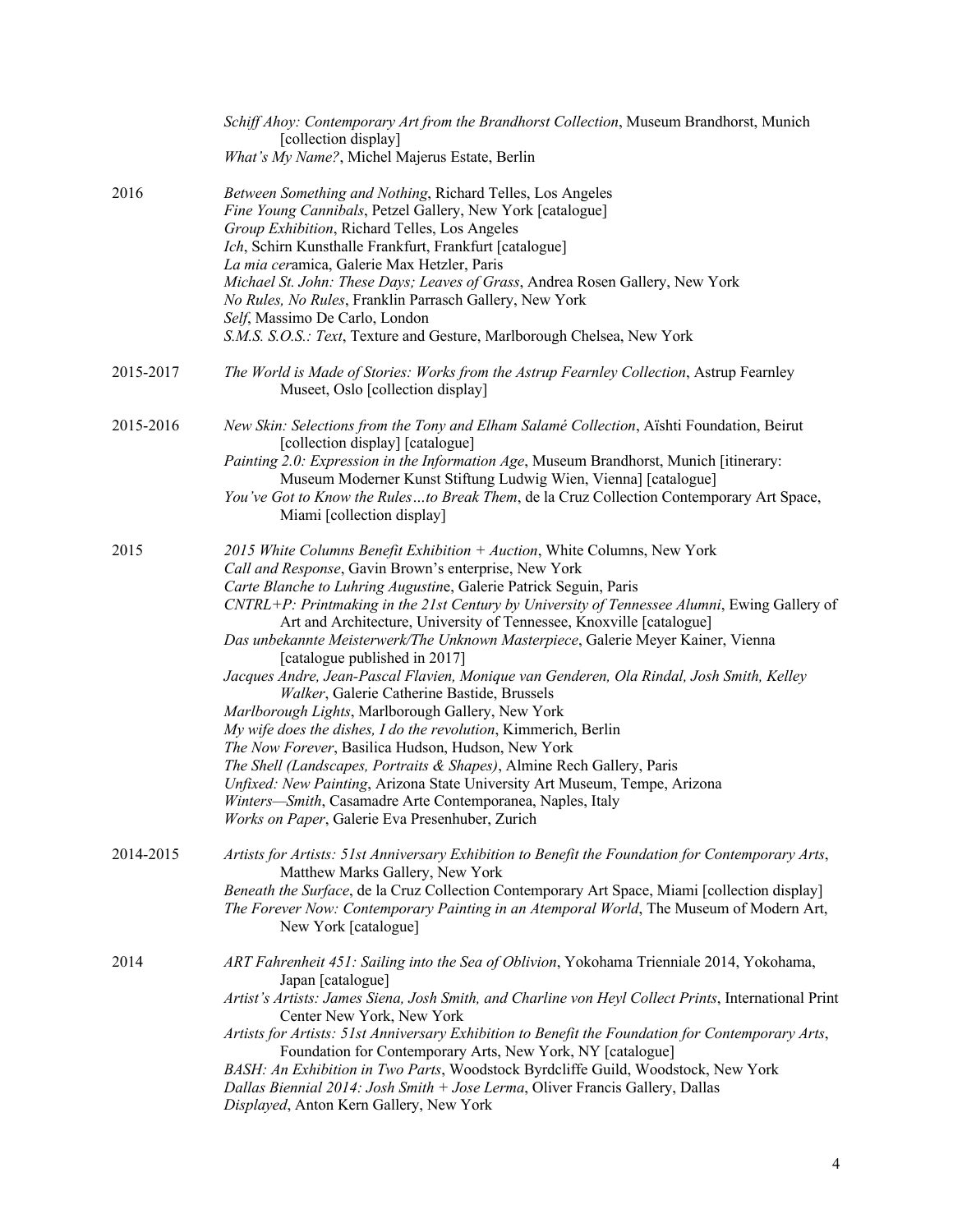|           | Fire!, Venus over Manhattan, New York<br>Home/Sculpture, Massimo De Carlo, London<br>Hypothesis for an Exhibition, Dominique Lévy Gallery, New York [catalogue]<br>The Image Is beside the Point, Pierot the Fool, New York<br>KILN, Leila Heller Gallery, New York<br>Mirage: Alex Israel & Josh Smith, Reena Spaulings Fine Art, New York<br>Pouring It On, Herter Art Gallery, University of Massachusetts, Amherst [catalogue]<br>Speaking through Paint: Hans Hofmann's Legacy Today, Lori Bookstein Fine Art, New York<br>Stay in Love, Laurel Gitlen, New York                                                                                                                                                                                                                                                                                                                                                                                                                                                                                                                                                                                                                                                                                                                                                                                                                |
|-----------|--------------------------------------------------------------------------------------------------------------------------------------------------------------------------------------------------------------------------------------------------------------------------------------------------------------------------------------------------------------------------------------------------------------------------------------------------------------------------------------------------------------------------------------------------------------------------------------------------------------------------------------------------------------------------------------------------------------------------------------------------------------------------------------------------------------------------------------------------------------------------------------------------------------------------------------------------------------------------------------------------------------------------------------------------------------------------------------------------------------------------------------------------------------------------------------------------------------------------------------------------------------------------------------------------------------------------------------------------------------------------------------|
| 2013-2014 | Selections from the de la Cruz Collection, Miami [collection display]                                                                                                                                                                                                                                                                                                                                                                                                                                                                                                                                                                                                                                                                                                                                                                                                                                                                                                                                                                                                                                                                                                                                                                                                                                                                                                                |
| 2013      | 39 Great Jones, Galerie Eva Presenhuber, Zurich<br>Abstract Generation: Now in Print, The Museum of Modern Art, New York<br>DSM-V, The Future Moynihan Station, New York<br>For the Time Being: Wall Paintings Painted Walls, Kunsthalle Bielefeld, Germany<br>Get Out of Town, Johan Berggren Gallery, Malmö, Sweden<br>Love of Technology, Museum of Contemporary Art, North Miami, Florida<br>Morphology of the Print, Lehman College Art Gallery, Bronx, New York<br>Passive Aggressive, Massimo De Carlo, Milan<br>Station to Station: A Nomadic Happening, Brooklyn, New York [itinerary: Pittsburgh; Chicago;<br>St. Paul/Minneapolis; Santa Fe, New Mexico; Winslow, Arizona; Barstow, California;<br>Los Angeles; San Francisco]<br>The System of Objects: The Dakis Joannou Collection Reloaded, DESTE Foundation, Neo Ionia,<br>Athens [collection display]<br>The Writing Is on the Wall, Jonathan Viner Gallery, Margate, England<br>White Collar Crimes, Acquavella Galleries, New York [catalogue]<br>Why is Everything the Same? Works from the Collection of Anne Collier and Matthew Higgs,<br>Shoot the Lobster, New York<br>Xerography, firstsite, Colchester, England [catalogue]                                                                                                                                                                               |
| 2012-2013 | Selections from the de la Cruz Collection, Miami [collection display]                                                                                                                                                                                                                                                                                                                                                                                                                                                                                                                                                                                                                                                                                                                                                                                                                                                                                                                                                                                                                                                                                                                                                                                                                                                                                                                |
| 2012      | Bitume et Astre Dansent, Parfois, dans la Pure Peur, Galerie Eva Presenhuber, Paris<br>Concatenation: Signature, Seriality, Painting, Blain Southern, London, England<br>Everyday Abstract-Abstract Everyday, James Cohan Gallery, New York<br>The Feverish Library, Friedrich Petzel Gallery, New York<br>Idealizing the Imaginary: Illusion and Invention in Contemporary Painting, Oakland University<br>Art Gallery, Rochester, Michigan [catalogue]<br>Jessica Dickinson, Liam Everett, Alex Olson, Josh Smith, Garth Weiser, Altman Siegel, San<br>Francisco<br>Joe Bradley, Nicolas Deshayes, Eddie Peake, Dan Rees, Josh Smith, Oscar Tuazon: Surface to<br>Surface, Fortescue Avenue/Jonathan Viner Gallery, London<br>Mix/Remix, Luhring Augustine, New York<br>Painting in Space, Luhring Augustine, New York [organized in collaboration with CCS Bard,<br>Hessel Museum of Art, Annandale-on-Hudson, New York]<br>Painting Now, Galerie Eva Presenhuber, Zurich<br>Phantom Limb: Approaches to Painting Today, Museum of Contemporary Art Chicago<br>Print/Out: 20 Years in Print, The Museum of Modern Art, New York [catalogue]<br>The Feverish Library, Friedrich Petzel Gallery, New York<br>The Painting Factory: Abstraction after Andy Warhol, Museum of Contemporary Art, Los<br>Angeles [catalogue]<br>The Slide Show, FRAC Auvergne, Clermont-Ferrand, France |
| 2011-2012 | Selections from the de la Cruz Collection, Miami [collection display]                                                                                                                                                                                                                                                                                                                                                                                                                                                                                                                                                                                                                                                                                                                                                                                                                                                                                                                                                                                                                                                                                                                                                                                                                                                                                                                |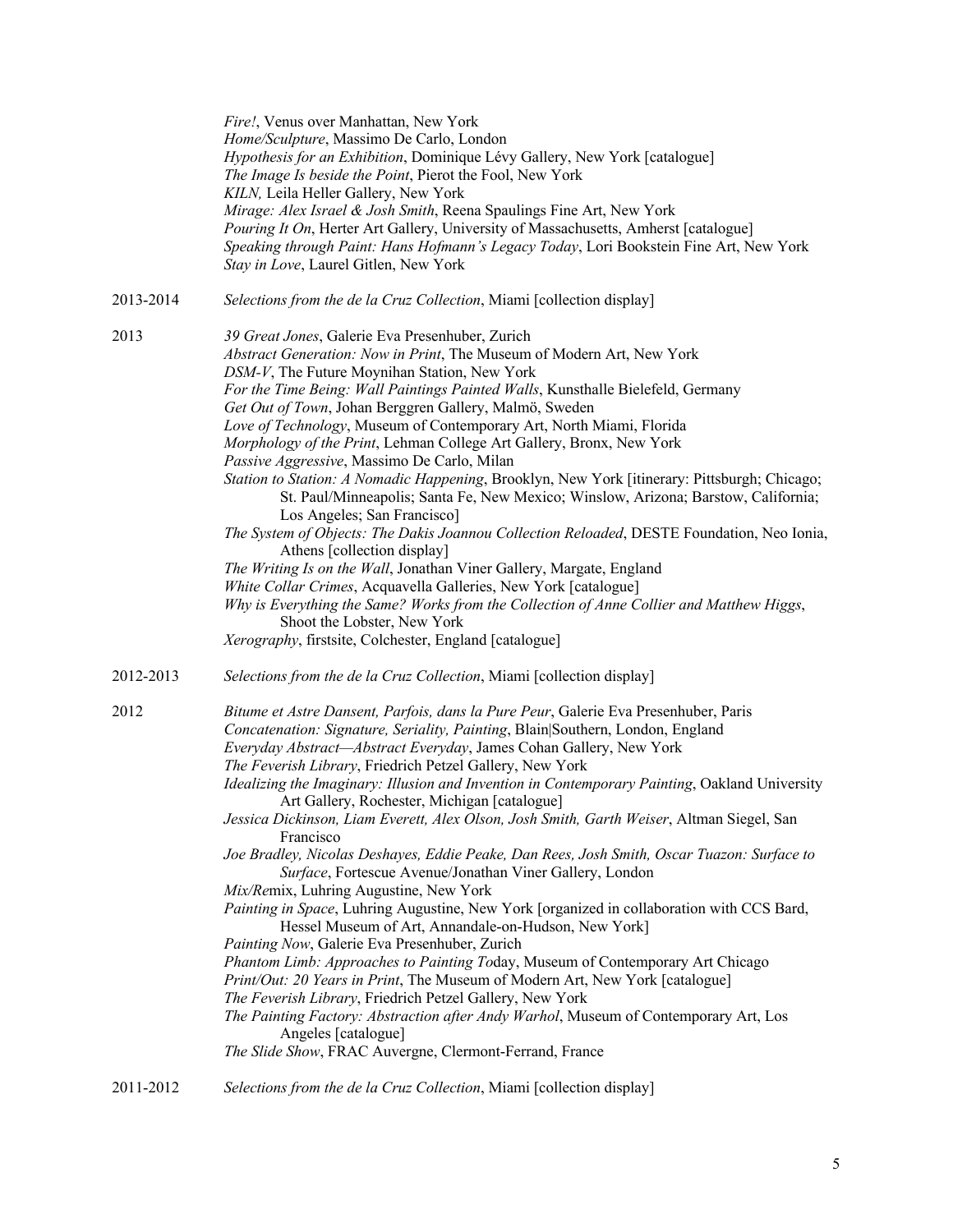| 2011      | Accrochage, Carolina Nitsch Project Room, New York<br>After Images, Musée Juif de Belgique / Joods Museum van België, Brussels [catalogue]<br>Don't Do It, Galerie Bruno Bischofberger, Zurich |
|-----------|------------------------------------------------------------------------------------------------------------------------------------------------------------------------------------------------|
|           | Le printemps de Septembre, Toulouse, France [catalogue]                                                                                                                                        |
|           | Painting EXPANDED, Espacio 1414, Santurce, Puerto Rico                                                                                                                                         |
|           | Perfect Man II, White Columns, New York                                                                                                                                                        |
|           | Ray's a Laugh, Half Gallery, New York                                                                                                                                                          |
|           | Sculpture Now, Galerie Eva Presenhuber, Zurich                                                                                                                                                 |
|           | The 54th International Art Exhibition: ILLUMInations, La Biennale di Venezia, Venice                                                                                                           |
|           | [catalogue]                                                                                                                                                                                    |
|           | The Perfect Man Show II, White Columns, New York                                                                                                                                               |
|           | Untitled (Painting), Luhring Augustine, New York                                                                                                                                               |
|           | Yotta Paintings, Massimo De Carlo, Milan                                                                                                                                                       |
| 2010-2011 | Selections from the de la Cruz Collection, Miami [collection display]                                                                                                                          |
| 2010      | 2000-2010, Galerie Catherine Bastide, Brussels                                                                                                                                                 |
|           | About Us, König Galerie, Berlin                                                                                                                                                                |
|           | Alpha Omega: Works from the Dakis Joannou Collection, DESTE Foundation for Contemporary                                                                                                        |
|           | Art, Athens [collection display] [catalogue]                                                                                                                                                   |
|           | Barbaric Freedom, Simon Lee Gallery, London                                                                                                                                                    |
|           | Project 38th Street Publishers, White Columns, New York                                                                                                                                        |
|           | Rise of the Rad, Torrance Art Museum, Torrance, California                                                                                                                                     |
|           | Signatures, Sutton Lane, Paris                                                                                                                                                                 |
|           | Twenty Five, Luhring Augustine, New York [catalogue]                                                                                                                                           |
|           | When Do You See Yourself in Ten Years?, Standard (Oslo), Oslo                                                                                                                                  |
|           | You Were There, Rachel Uffner Gallery, New York                                                                                                                                                |
| 2009-2010 | Learn to Read Art: A History of Printed Matter, P.S. 1 Contemporary Art Center, New York<br>Selections from the de la Cruz Collection, Miami [collection display]                              |
| 2009      | Abstractionists Unite! Who Give You Just Enough to Last a Lifetime, Glendale College Art                                                                                                       |
|           | Gallery, Glendale, California                                                                                                                                                                  |
|           | Access All Areas, Galerie Max Hetzler, Berlin                                                                                                                                                  |
|           | Cave Painting, PSM, Berlin                                                                                                                                                                     |
|           | Chapter Three: The Wall of the Sky, the Wall of the Eye, About Change, Collection Stiftung,<br>Berlin                                                                                          |
|           | Fax, Drawing Center, New York [itinerary: The Contemporary Museum, Baltimore; Torrance Art                                                                                                     |
|           | Museum, Torrance, California; Burnaby Art Gallery, Burnaby, Canada; Dowd Gallery,<br>SUNY Cortland, Cortland, New York; Museo de Arte Carrillo Gil, Mexico City; Para                          |
|           | Site, Hong Kong [catalogue]                                                                                                                                                                    |
|           | A Guest + A Host = A Ghost, DESTE Foundation, Neo Ionia, Athens                                                                                                                                |
|           | The Generational: Younger than Jesus, New Museum, New York [catalogue]                                                                                                                         |
|           | Jettison: New Ideas in Abstraction, Trahern Gallery, Austin Peay State University, Clarksville,                                                                                                |
|           | Tennessee                                                                                                                                                                                      |
|           | Jonathan Viner's Furniture Show: Donald Judd, Christian Mergert, Jorge Pardo, Giles Round,                                                                                                     |
|           | Josh Smith, Oscar Tuazon, Nicole Wermers, Franz West, Rachel Whiteread and Sophie                                                                                                              |
|           | von Hellermann, Jonathan Viner, London                                                                                                                                                         |
|           | The Living and the Dead, Gavin Brown's enterprise, New York                                                                                                                                    |
|           | My Summer Show, Galerie Lelong, New York                                                                                                                                                       |
|           | The Perpetual Dialogue, Andrea Rosen Gallery, New York                                                                                                                                         |
|           | Practice, Practice, Practice, Lora Reynolds Gallery, Austin                                                                                                                                    |
|           | Summer Show, SAKS, Geneva, Switzerland                                                                                                                                                         |
|           | That's Just the Way It Is, Marvelli Gallery, New York                                                                                                                                          |
|           | Top 10 Allegories, Francesca Pia Galerie, Zurich                                                                                                                                               |
|           | We Are Sun-Kissed and Snow-Blind, Galerie Patrick Seguin, Paris                                                                                                                                |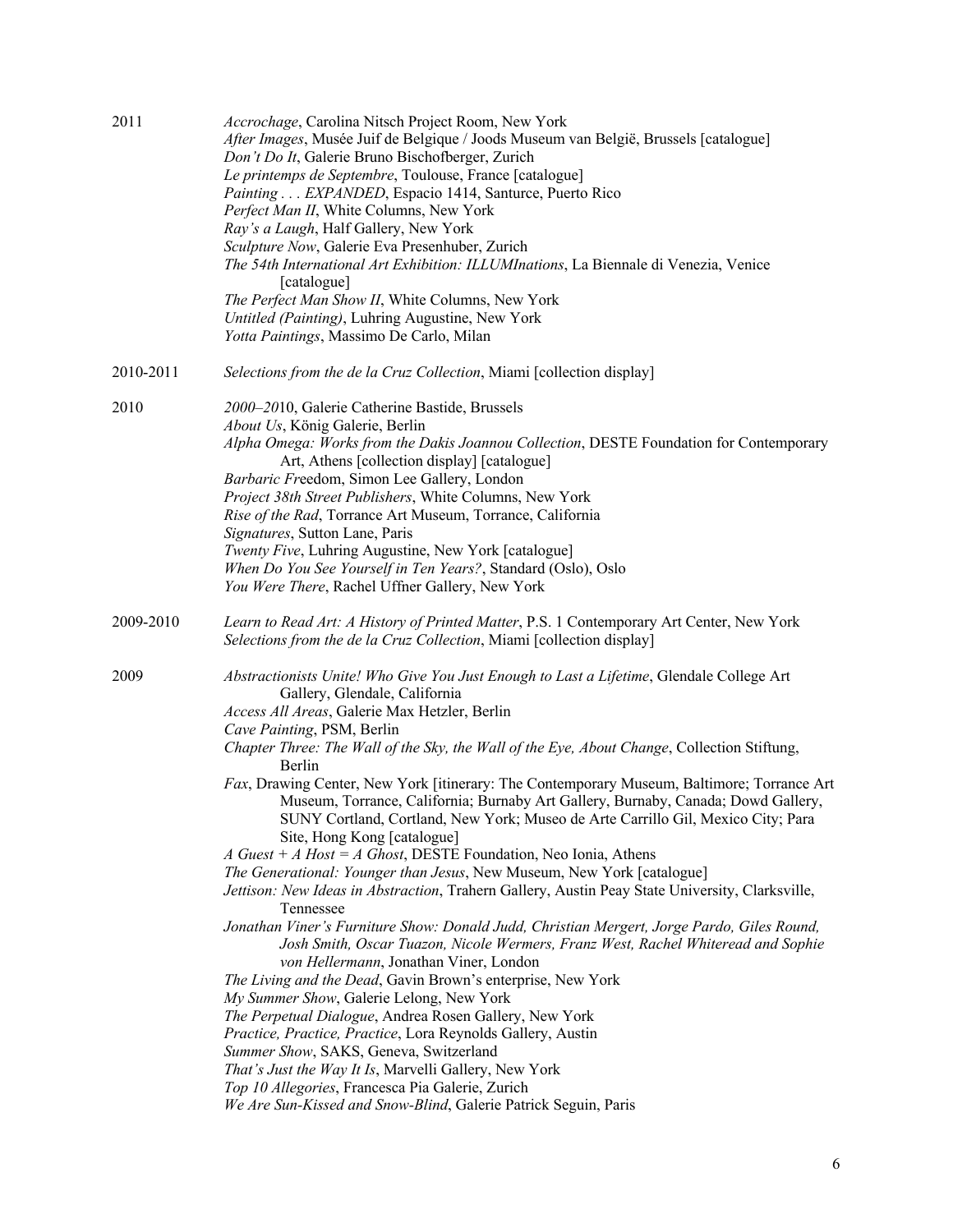|           | A Wild Night and a New Road, Altman Siegel, San Francisco                                                                                                                                                                                                                                                                                                                                                                                                                                                                                                                                                                                                                                                                                                                                                                                                                                                                                                                                                                                                                                                                                                                                                                                                                                                                                                                                                       |
|-----------|-----------------------------------------------------------------------------------------------------------------------------------------------------------------------------------------------------------------------------------------------------------------------------------------------------------------------------------------------------------------------------------------------------------------------------------------------------------------------------------------------------------------------------------------------------------------------------------------------------------------------------------------------------------------------------------------------------------------------------------------------------------------------------------------------------------------------------------------------------------------------------------------------------------------------------------------------------------------------------------------------------------------------------------------------------------------------------------------------------------------------------------------------------------------------------------------------------------------------------------------------------------------------------------------------------------------------------------------------------------------------------------------------------------------|
| 2008      | Accidental Modernism, Leslie Tonkonow Artworks + Projects, New York<br>Black and White Exhibition: Dean Hughes, Nadira Husain, Andrei Koschmieder, Josh Smith,<br>Anne Spieir, Neue Alte Brücke, Frankfurt<br>Book/Shelf, The Museum of Modern Art, New York<br>Champion Zero, Rental, New York<br>Fair Market, Rental, New York<br>Meet Me around the Corner—Works from the Astrup Fearnley Collection, Astrup Fearnley<br>Museet, Oslo                                                                                                                                                                                                                                                                                                                                                                                                                                                                                                                                                                                                                                                                                                                                                                                                                                                                                                                                                                        |
|           | Murder Letters, Galeria Filomena Soares, Lisbon, Portugal<br>Painting Now and Forever, Part II, Greene Naftali Gallery/Matthew Marks Gallery, New York<br>The Peanut Gallery, Journal Gallery, New York<br>Standard Sizes, Andrew Kreps Gallery, New York                                                                                                                                                                                                                                                                                                                                                                                                                                                                                                                                                                                                                                                                                                                                                                                                                                                                                                                                                                                                                                                                                                                                                       |
| 2007      | Aleatoric Contracts, Standard (Oslo), Oslo [catalogue]<br>Beneath the Underdog (or One Unopened Packet of Cigarettes), Gagosian Gallery, New York<br>Biennale de Lyon: 00s, The History of a Decade That Has Not Yet Been Named, La Sucrière,<br>Lyon, France<br>Conditions of Display, Locust Projects, Miami<br>Der Ficker: Thea Djordjadze, Sophie von Hellermann, Mick Peter, Tamuna Sirbiladze, Josh<br>Smith, Emily Wardill and Franz West, Fortescue Avenue/Jonathan Viner Gallery, London<br>A Fair Show: Slang and Cool Orthodoxy, Massimo De Carlo, Milan<br>A Few Artist's Books: Roma Publications and Christoph Keller, ProjecteSD, Barcelona<br>For the People of Paris, Sutton Lane, Paris<br>Genesis I'm Sorry, Greene Naftali Gallery, New York<br>Irreversible, Stellan Holm Gallery, New York<br>Last Attraction Next Exit, Max Wigram Gallery, London<br>Malerei und Affekt, Museum Moderner Kunst Stiftung Ludwig Wien, Vienna, Austria<br>Michèle Didier Project-Part II: Christopher Wool and Josh Smith, Galerie Christophe Daviet-<br>Thery, Paris<br>Off Modern, Le Confort Moderne, Poitiers, France<br>Painting as Fact-Fact as Fiction, de Pury & Luxembourg, Zurich<br>The Third Mind: Carte Blanche a Ugo Rondinone, Palais de Tokyo, Paris<br>What Glue Do You Use?, Atelier Cardenas Bellanger, Paris<br>what we do is secret, Blancpain Art Contemporain, Geneva, Switzerland |
| 2006      | Bill Saylor, Josh Smith, Hiromi Yoshii Tokyo, Tokyo<br>Color Aside, Luhring Augustine, New York<br>The Dimes of March, Reena Spaulings Fine Art, New York<br>Gedi Sibony and Josh Smith, Harris Lieberman, New York<br>Hold That Elevator, Julia C. Butridge Gallery, Dougherty Arts Center, Austin<br>In Dialogue, Elizabeth Dee, New York<br>Paper, Skestos Gabriele Gallery, Chicago<br>Reena Spaulings Fine Art, New York<br>Slow Burn, Galerie Edward Mitterrand, Geneva, Switzerland<br>Take One, Museum of Fine Arts Houston, Texas<br>Under Pressure, Art:Concept, Paris<br>USA Today, Royal Academy of Arts, London [itinerary: State Hermitage Museum, St.<br>Petersburg] [catalogue]<br>Wade Guyton, Seth Price, Josh Smith, Kelley Walker, Kunsthalle Zürich, Zurich [catalogue]<br>When the Revolution Comes, Kathleen Cullen Fine Arts, New York                                                                                                                                                                                                                                                                                                                                                                                                                                                                                                                                                  |
| 2005-2007 | Uncertain States of America, Astrup Fearnley Museet, Oslo, Norway [itinerary: Serpentine<br>Gallery, London; Galerie Rudolfinum, Prague] [catalogue]                                                                                                                                                                                                                                                                                                                                                                                                                                                                                                                                                                                                                                                                                                                                                                                                                                                                                                                                                                                                                                                                                                                                                                                                                                                            |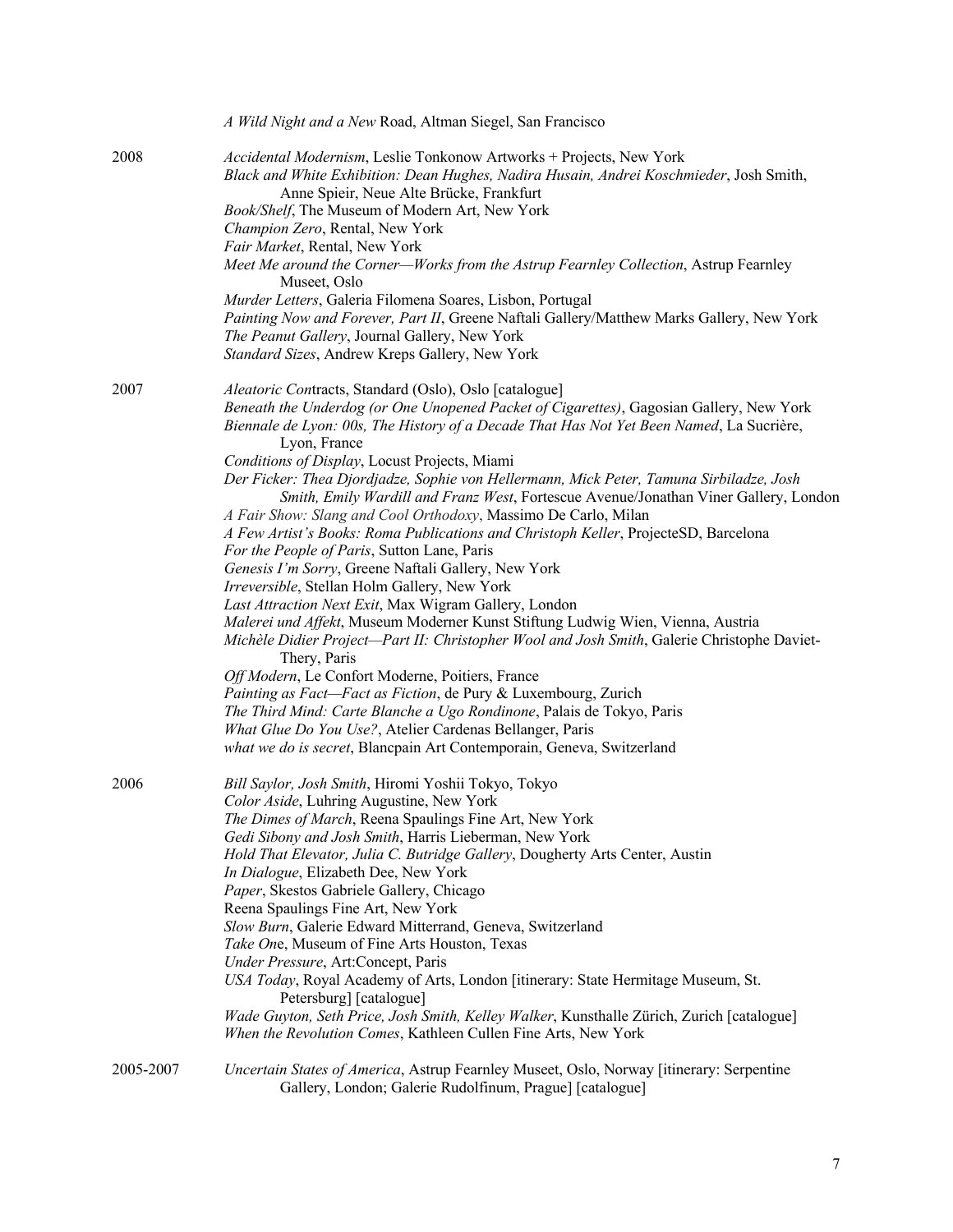| 2005 | Helter Skelter, Capsule Gallery, New York                                                                                                     |
|------|-----------------------------------------------------------------------------------------------------------------------------------------------|
|      | I'm a Child of Divorce, Give Me a Break, Cynthia Broan Gallery, New York<br>In Practice Fall '05, SculptureCenter, Long Island City, New York |
|      | Interstate, Nicole Klagsbrun Gallery, New York                                                                                                |
|      | KIOSK: Modes of Multiplication and Liam Gillick: Edgar Schmitz, Institute of Contemporary                                                     |
|      | Arts, London                                                                                                                                  |
|      | Lesser New York, Fia Backström Production, Brooklyn, New York                                                                                 |
|      | Marc Selwyn Fine Art, Los Angeles                                                                                                             |
|      | New York's Finest, CANADA, New York                                                                                                           |
|      | New York Twice, Air de Paris, Paris                                                                                                           |
|      | Paintings, Susanne Hilberry Gallery, Ferndale, Michigan                                                                                       |
|      | Paper, Nicole Klagsbrun Gallery, New York                                                                                                     |
|      | POST MoDERN, Greene Naftali Gallery, New York                                                                                                 |
|      | Ruptures des évidences, Le Confort Moderne, Poitiers, France                                                                                  |
|      | Situational Prosthetics, New Langton Arts, San Francisco                                                                                      |
|      |                                                                                                                                               |
| 2004 | Collection (or, How I Spent a Year), P.S. 1 Contemporary Art Center, New York                                                                 |
|      | East Village ASU, B-Side Gallery, New York                                                                                                    |
|      | Me, Myself, and I, Schmidt Center Gallery, Florida Atlantic University, Boca Raton, Florida                                                   |
|      | Repetition, Hudson Valley Center for Contemporary Art, Peekskill, New York                                                                    |
|      | Rimbaud, I-20 Gallery, New York                                                                                                               |
|      | So Few Opportunities, So Many Mistakes, Champion Fine Art, New York                                                                           |
|      |                                                                                                                                               |
| 2003 | 25th Ljubljana Graphic Arts Biennial, Ljubljana, Slovenia                                                                                     |
|      | Mighty Graphitey, Feature Inc., New York                                                                                                      |
| 2002 | Copy Books, Roth Horowitz, New York                                                                                                           |
|      |                                                                                                                                               |
| 2000 | Columbus Museum of Art, Columbus, Ohio                                                                                                        |
|      | New Work: Abstract Painting, Hosfelt Gallery, San Francisco                                                                                   |
| 1999 | Mr. Fascination, Threadwaxing Space, New York                                                                                                 |
|      |                                                                                                                                               |
| 1998 | Remix, Team Gallery, New York                                                                                                                 |
|      |                                                                                                                                               |

## *SELECTED MONOGRAPHS, SOLO EXHIBITION CATALOGUES & ARTIST BOOKS*

| 2020 | Josh Smith: Emo Jungle, A Celebration. Text by Bob Nickas. David Zwirner Books, New York<br>(exh. cat.)                                                                                                                                               |
|------|-------------------------------------------------------------------------------------------------------------------------------------------------------------------------------------------------------------------------------------------------------|
| 2016 | <i>Josh Smith: Fishes.</i> Interview between Anne Pontégnie and the artist. Xavier Hufkens, Brussels<br>(exh. cat.)                                                                                                                                   |
| 2014 | <i>Josh Smith: Faces 4.</i> Onestar Press, Paris                                                                                                                                                                                                      |
| 2013 | Josh Smith: 2000 Words. Athens: DESTE Foundation for Contemporary Art                                                                                                                                                                                 |
| 2012 | Lubok Solo 5: Josh Smith. Lubok Verlag, Leipzig<br>Josh Smith: The American Dream. Text by David Rimanelli. The Brant Foundation Art Study<br>Center, Greenwich, Connecticut (exh. cat.)                                                              |
| 2009 | <i>Josh Smith: Currents.</i> 38th Street Publishers, New York (exh. cat.)<br>Josh Smith. JRP Ringier, Zurich<br>Josh Smith 2009. 38th Street Publishers, New York<br>Josh Smith: On the Water, Deitch Studios, Long Island City, New York (exh. cat.) |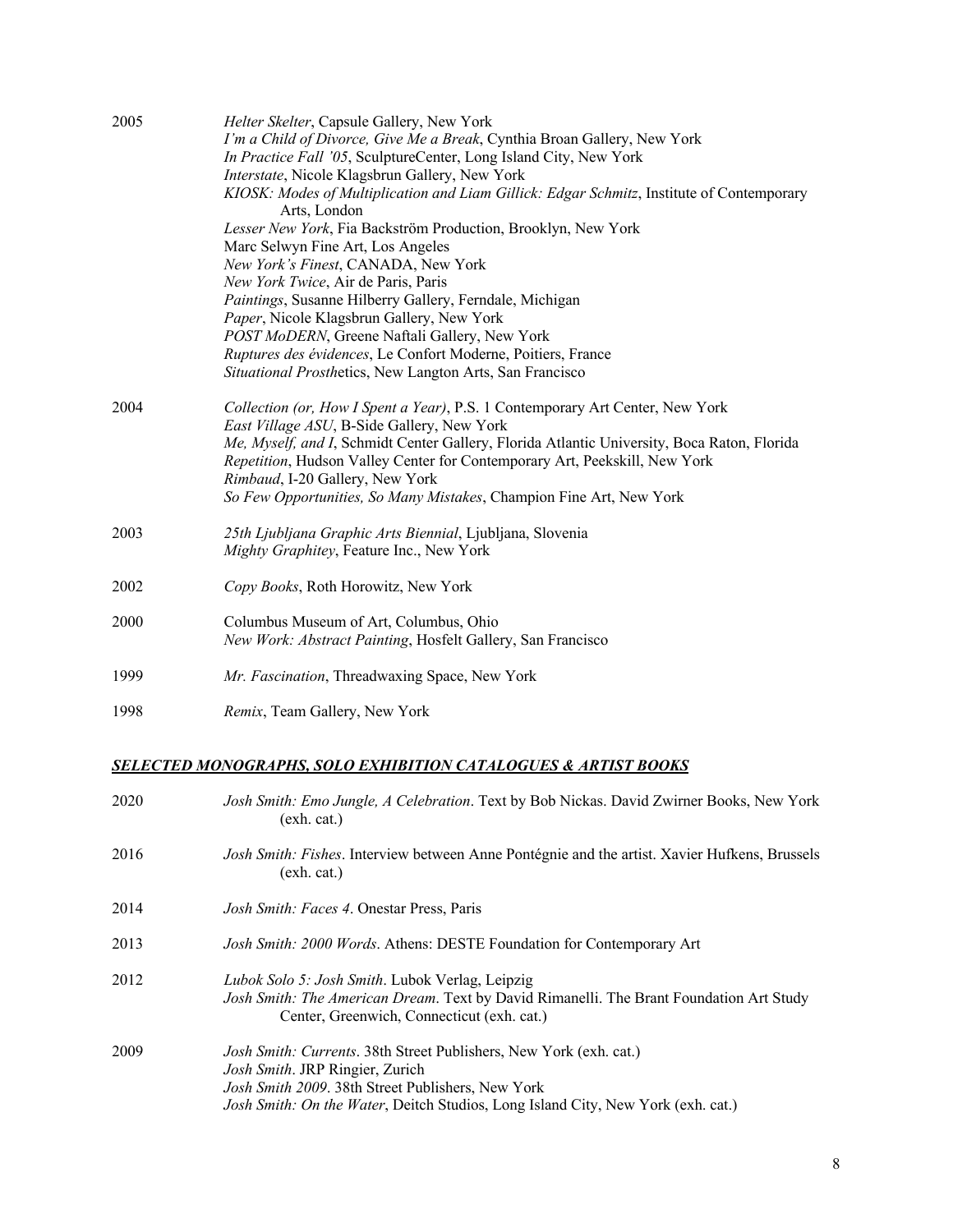| 2008 | Josh Smith. Hidden Darts Reader. Edited by Achim Hochdörfer. Museum Moderner Kunst<br>Stiftung Ludwig Wien, Vienna (exh. cat.)                                                                                                    |
|------|-----------------------------------------------------------------------------------------------------------------------------------------------------------------------------------------------------------------------------------|
|      | <i>The Signing.</i> Printed Matter, New York<br>New York Death Trip 4. Edited and designed by Josh Smith. 38th Street Publishers, New York<br>Tennessee Fish. Edited and designed by Josh Smith. 38th Street Publishers, New York |
| 2007 | can your monkey do the dog: Josh Smith and Christopher Wool. MFC-Michèle Didier, Brussels<br>Josh Smith: Abstraction. Luhring Augustine, New York and Holzwarth, Berlin (exh. cat.)                                               |

## *SELECTED BOOKS & GROUP EXHIBITION CATALOGUES*

| 2021 | Nature Morte. The Hole, New York (exh. cat.)                                                                                                                                                                                                                                                                                                                                                                                                                                                                                                                                                                                                                                                                                                     |
|------|--------------------------------------------------------------------------------------------------------------------------------------------------------------------------------------------------------------------------------------------------------------------------------------------------------------------------------------------------------------------------------------------------------------------------------------------------------------------------------------------------------------------------------------------------------------------------------------------------------------------------------------------------------------------------------------------------------------------------------------------------|
| 2020 | 00s. Cranford Collection: The 2000s. Texts by Aurélien Bellanger and Vincent Pécoil. MO.CO<br>Montpellier Contemporain, France (exh. cat.)<br>The Young Americans Project. Texts by Camilla Carlberg, Lena Essling, Ylva<br>Hillstrom et al. Moderna Museet, Stockholm                                                                                                                                                                                                                                                                                                                                                                                                                                                                           |
| 2019 | Trouble in Paradise: Collection Rattan Chadha. Texts by Jhim Lamoree and Sacha Bronwasser.<br>nai010 publishers, Rotterdam (exh. cat.)                                                                                                                                                                                                                                                                                                                                                                                                                                                                                                                                                                                                           |
| 2018 | David Zwirner: 25 Years. Foreword by David Zwirner. Texts by Richard Shiff and Robert Storr.<br>David Zwirner Books, New York (exh. cat.)<br>Imaginary Concerts Volume 2. Text by Peter Coffin. Anthology Editions, New York                                                                                                                                                                                                                                                                                                                                                                                                                                                                                                                     |
| 2017 | Artists Who Make Books. Text by Andrew Roth et al. Phaidon Press, New York [pp. 264-269]<br>Das unbekannte Meisterwerk/The Unknown Masterpiece. Text by Christian Meyer. Galerie Meyer<br>Kainer, Vienna. SCHLEBRÜGGE.EDITOR (exh. cat.)<br>does it fold? Text by David Scher. Plaster of Paris Press, New York<br>Painting Paintings (David Reed) 1975. Gagosian Gallery, New York (exh. cat.)<br>Robert Ryman. Text by Vittorio Colaizzi. Phaidon Press, New York [pp. 241, 279]                                                                                                                                                                                                                                                               |
| 2016 | Fine Young Cannibals. Petzel Gallery, New York (exh. cat.)<br>Ich. Walther Konig, Cologne (exh. cat.)<br>OSPA 5: The Queen Sonja Print Award. Press Publishing, Oslo                                                                                                                                                                                                                                                                                                                                                                                                                                                                                                                                                                             |
| 2015 | CNTRL+P: Printmaking in the 21st Century by University of Tennessee Alumni. University of<br>Tennessee, Knoxville (exh. cat.)<br>Painting Now, Text by Suzanne Hudson. Thames and Hudson, New York [pp. 102, 105, 107]<br>New Skin: Selections from the Tony and Elham Salamé Collection. Skira, Milan (exh. cat.) [pp.<br>314-3231<br>Painting 2.0: Expression in the Information Age. Prestel, Munich (exh. cat.)<br>Artists II. Photographs by Jason Schmidt. Steidl, Göttingen, Germany                                                                                                                                                                                                                                                      |
| 2014 | Artists for Artists: 51st Anniversary Exhibition to Benefit the Foundation of Contemporary Arts,<br>Foundation for Contemporary Arts, New York (exh. cat.) [p. 37]<br>The Forever Now: Contemporary Painting in an Atemporal World. Text by Laura Hoptman. The<br>Museum of Modern Art, New York (exh. cat.) [pp. 19-21, 148-53]<br>100 Painters of Tomorrow. Text by Gregor Muir et al. Thames and Hudson, New York [pp. 4-15]<br>Pouring It On, Herter Art Gallery, University of Massachusetts Amherst, Masssachusetts (exh.<br>cat.)<br>Rubell Family Collection: Highlights and Artists' Writings-Volume 1. Rubell Family<br>Collection, Miami<br>Hypothesis for an Exhibition. Edited by Begum Yaser. Dominique Lévy, New York (exh. cat.) |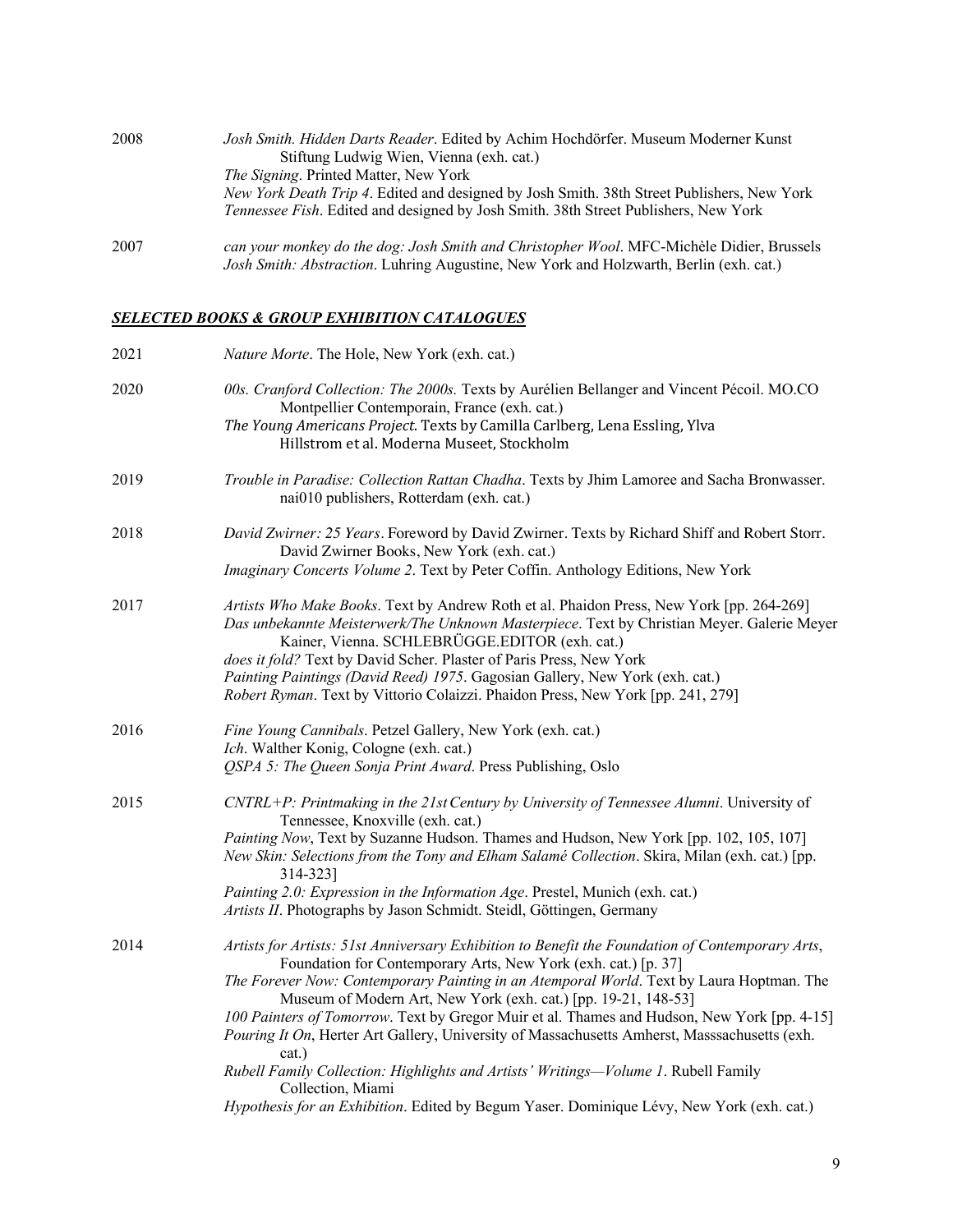|      | [pp. 59-60]<br>Yokohama Triennale 2014—ART Fahrenheit 451: Sailing into the Sea of Oblivion. Heibonsha,<br>Yokohama (exh. cat.) [pp. 36-39]                                                                                                                                                                                                                                                                                               |
|------|-------------------------------------------------------------------------------------------------------------------------------------------------------------------------------------------------------------------------------------------------------------------------------------------------------------------------------------------------------------------------------------------------------------------------------------------|
| 2013 | Art Studio America: Contemporary Artist Spaces. Thames and Hudson, London [pp. 198–201]<br>Painting from the Zabludowicz Collection. Edited by Ellen Mara De Wachter. Zabludowicz<br>Collection, London [pp. 70-85]<br>White Collar Crimes. Acquavella Galleries, New York (exh. cat.) pp. 82-99, 118-119]<br>Xerography. firstsite, Colchester (exh. cat.)                                                                               |
| 2012 | Print/Out: 20 Years in Print. Edited by Christophe Cherix. The Museum of Modern Art, New<br>York (exh. cat.)                                                                                                                                                                                                                                                                                                                              |
|      | Idealizing the Imaginary: Illusion and Invention in Contemporary Painting. Oakland University<br>Art Gallery, Rochester, Michigan (exh. cat.) [pp. 48-51]<br>The Painting Factory: Abstraction after Andy Warhol. Museum of Contemporary Art, Los<br>Angeles (exh. cat.)                                                                                                                                                                  |
| 2011 | After Images. Musée Juif de Belgique / Joods Museum van België, Brussels (exh. cat.) [pp. 122-<br>25]<br>New Perspectives in Painting. Phaidon Press, New York [pp. 282-84]<br>"Reassembled." Anne Pontégnie. In Le printemps de Septembre, 4, 38-39, 71, 132-36. Toulouse:<br>Les presses du réel, 2011.                                                                                                                                 |
| 2010 | 1985-2010: Luhring Augustine. Luhring Augustine, New York<br>Alpha and Omega: Works from the Dakis Joannou Collection. Text by Massimiliano Gioni.<br>DESTE Foundation for Contemporary Art, Athens (exh. cat.) [pp. 18-19]<br>Forma e informazione: Nuove vie per l'astratto nell'arte del terzo millennio. Text by Stefano<br>Pirovano. Johan and Levi Editore, Monza, Italy [p. 100]                                                   |
| 2009 | Younger Than Jesus: The Generation Book. Edited by Lauren Cornell, Massimiliano Gioni, Laura<br>Hoptman, and Brian Sholis. Steidl, Göttingen, Germany and New Museum, New York<br>(exh. cat.) [pp. 148-149, 484]<br>Fax. Drawing Center and Independent Curators International, New York (exh. cat.) [pp. 144-46]<br>Painting Abstraction: New Elements in Abstract Painting. Text by Bob Nickas. Phaidon Press,<br>New York [pp. 324–27] |
| 2007 | Aleatoric Contracts: Gardar Eide Einarsson, Matias Faldbakken, Kim Hiorthøy, Josh Smith,<br>Oscar Tuazon. Standard (Books), Oslo [pp. 56-63]<br>00s-The History of a Decade That Has Not Yet Been Named. Edited by Stéphanie Moisdon and<br>Hans Ulrich Obrist, JRP Ringier, Zurich (exh. cat.) [pp. 247-48]<br>Wade Guyton, Seth Price, Josh Smith, Kelley Walker. JRP Ringier, Zurich [pp. 104-33, 170-71]                              |
| 2006 | Pump Up the Jam. Text by Fia Backström. Kunsthalle Zürich, Zurich (exh. cat.)<br>USA Today. Texts by Meghan Dailey and Norman Rosenthal. Royal Academy of the Arts, London<br>$(exh. cat.)$ [pp. 342-47]                                                                                                                                                                                                                                  |
| 2005 | Vitamin D. Text by Johanna Burton et al. Phaidon, London<br>Uncertain States of America. Astrup-Fearnley Museum, Oslo (exh. cat.) [pp.106-7]                                                                                                                                                                                                                                                                                              |

### *SELECTED BIBLIOGRAPHY: PERIODICALS*

2020 Collins, Ann C. "Josh Smith: High as Fuck." *The Brooklyn Rail* (July/August 2020). Estiler, Keith. "Artist Josh Smith Stages NYC Rooftop Exhibition Amid COVID-19 Quarantine." *Hypebeast* (May13, 2020).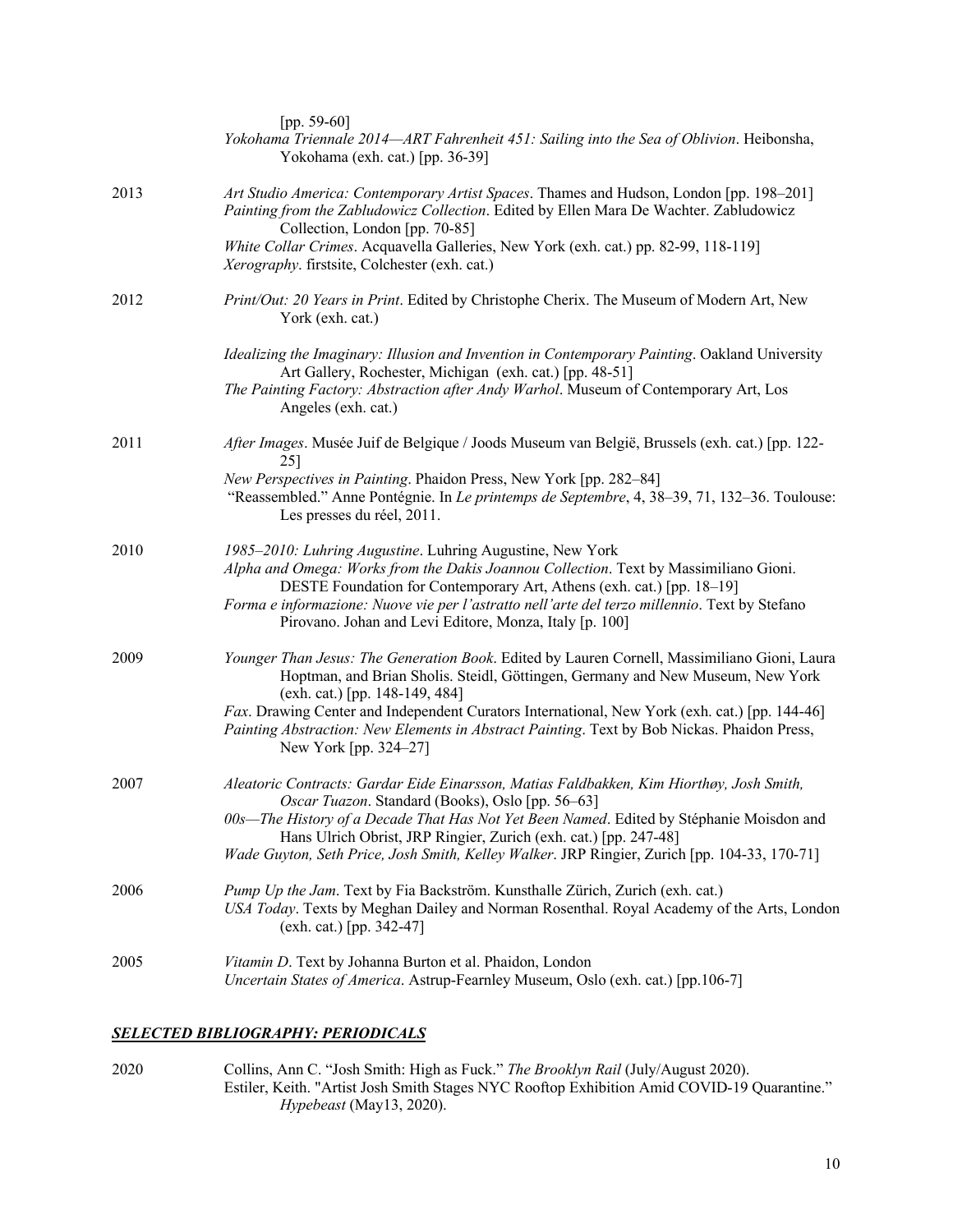|      | Greenberger, Alex. "Artist Josh Smith Is Holding an Exhibition on His Roof-But He Wants It to<br>Be Seen Virtually." ARTnews (May 13, 2020).<br>Mullen, Matt. "Josh Smith." Theguide.art.com (September 28, 2020).<br>Simonini, Ross. "The Interview: Josh Smith." ArtReview.com (April 30, 2020).<br>Tuchman, Phyllis. "Josh Smith: Spectre." The Brooklyn Rail (October 2020).                                                                                                                                                                                                                                                                                                                                       |
|------|------------------------------------------------------------------------------------------------------------------------------------------------------------------------------------------------------------------------------------------------------------------------------------------------------------------------------------------------------------------------------------------------------------------------------------------------------------------------------------------------------------------------------------------------------------------------------------------------------------------------------------------------------------------------------------------------------------------------|
| 2019 | "Josh Smith at David Zwirner." Contemporary Art Daily (June 11, 2019).<br>"Josh Smith." Cultured (April/May 2019): 83, 95.<br>Bui, Phong. "Josh Smith with Phong Bui." The Brooklyn Rail (April 30, 2019).<br>Malone, Peter. "A Young Painter Burlesques the Role of Outsider Artist." Hyperallergic (June 3,<br>2019).<br>Saltz, Jerry. "See Josh Smith: Emo Jungle." New York Magazine (May 27-June 9, 2019): 118.<br>Schjeldahl, Peter. "Josh Smith." New Yorker (May 13, 2019).<br>Smith, Roberta. "Josh Smith." The New York Times (May 31, 2019): C17.<br>Wolin, Joseph R. "Josh Smith, 'Emo Jungle." TimeOut (May 23, 2019).                                                                                    |
| 2018 | "Grim Reaper: Josh Smith at Massimo De Carlo, London." ARTinfo (March 22, 2018).<br>"los angeles palm trees." Purple Los Angeles, issue 30 (2018): 61-62.<br>Smith, Roberta. "On the Hunt for Artistic Gems." The New York Times (May 4, 2018): C13, C18.                                                                                                                                                                                                                                                                                                                                                                                                                                                              |
| 2017 | Røed, Kjetil. "Josh Smith's "You walk on ahead, go as fast as you want. I'll follow along slowly. I<br>know the road well." at Standard, Oslo." Artagenda.com (April 14, 2017).<br>Smith, Josh. "Rita Ackermann by Josh Smith." Bomb Magazine, no.139 (Spring 2017): 65-71.                                                                                                                                                                                                                                                                                                                                                                                                                                            |
| 2016 | Bankowsky, Jack. "Painting 2.0: Expression in the Information Age." Artforum 54, no.10<br>(Summer 2016): 384-87, 422.                                                                                                                                                                                                                                                                                                                                                                                                                                                                                                                                                                                                  |
| 2015 | "Josh Smith." The New Yorker (September 28, 2015): 9.<br>Joselit, David and Susanne von Faulenhausen. "Different Strokes." Frieze no.22 (December<br>2015): 62-73.<br>Salle, David. "Structure Rising." ARTnews (March 2015): 45-51.<br>Schjeldahl, Peter. "Take Your Time." The New Yorker (January 5, 2015): 78-79.<br>Wilson, Michael. "Josh Smith: Sculpture." Time Out New York (October 21-27, 2015): 51.                                                                                                                                                                                                                                                                                                        |
| 2014 | Dimitrakopoulos, Stamatia. "Josh Smith." Kennedy 1, no. 2 (Summer 2014): 162-75.<br>Smith, Roberta. "Fire!" The New York Times (October 3, 2014): C23.<br>Smith, Roberta. "The Paintbrush in the Digital Era." The New York Times (December 12, 2014):<br>C <sub>27</sub> , C <sub>30</sub> .                                                                                                                                                                                                                                                                                                                                                                                                                          |
| 2013 | "The Approval Matrix." New York Magazine (October 21, 2013): 192.<br>"Art: Galleries-Uptown: Josh Smith." The New Yorker (October 14, 2013): 18.<br>"Art Picks: Josh Smith—Luhring Augustine Bushwick." L Magazine 11, no. 21 (October 9-22,<br>$2013$ : 34.<br>Greenberger, Alex. "Painter Josh Smith on His New Bodies of Work." Artspace.com (September<br>26, 2013).<br>New Yorker (March 18, 2013): 13.<br>Powers, Bill. "Josh Smith-Exhibition Artist and Entertainer." Purple Fashion 3, no. 20<br>(Fall/Winter 2013/2014): 139-40.<br>Smith, Joshua. "Joshua Smith on Josh Smith." Gallerist NY (October 1, 2013).<br>Smith, Roberta. "Art in Review: Josh Smith." The New York Times (October 11, 2013): C26. |
| 2012 | Knight, Christopher. "Review: Warhol Odd Man Out in MOCA's 'The Painting Factory."" Los<br>Angeles Times (May 3, 2012).<br>Marcus, Daniel. "Printemps de Septembre: Various Venues, Toulouse, France." Artforum 50, no.<br>5 (January 2012): 215.                                                                                                                                                                                                                                                                                                                                                                                                                                                                      |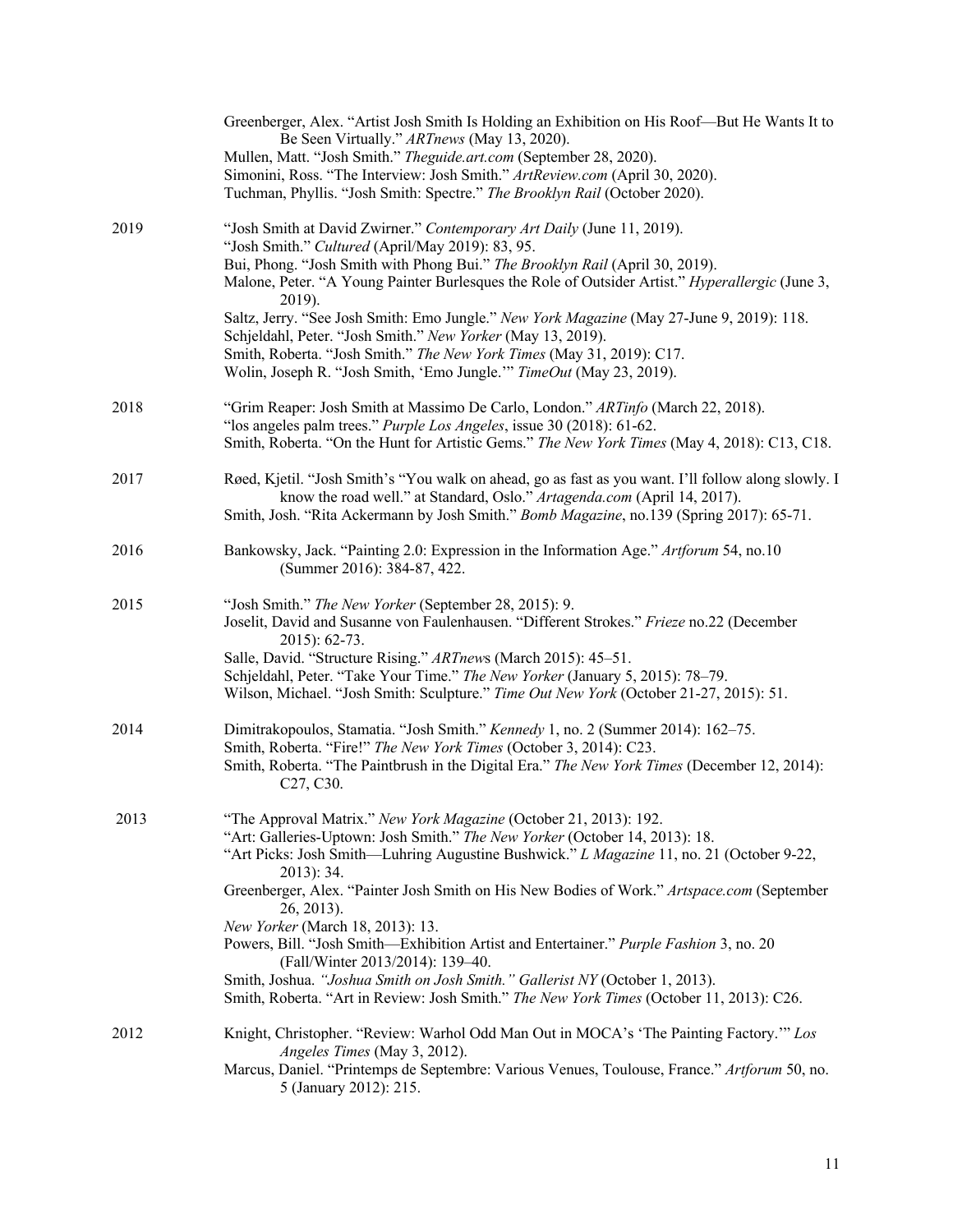| 2011 | A.B. "The Art of Josh Smith: The Biggest Show He Has Ever Done." Economist (June 2011).<br>Asfour, Nana. "Josh Smith." Time Out New York, no. 802 (February 24-March 9, 2011): 53.<br>Bollen, Christopher. "Dead Again." Interview (February 2011): 51.<br>Cooper, Harry. "Spatter and Daub." Artforum 49, no. 10 (Summer 2011): 319.<br>Corbetta, Caroline. "Cose d'Artista: Josh Smith." Venti quattro (2011): 14-15.<br>Corbett, Rachel. "Josh Smith: Peter Brants's 2011 Art Bet." New York Observer (April 25, 2011):<br>46.<br>Crow, Kelly. "Hating It Is a Good Sign: Peter Brant on Collecting." Wall Street Journal (May 7,<br>2011): C14.<br>Dauriac, Romain. "Josh Smith: Mon nom sur ta liste." Clark Magazine, no. 48 (May-June 2011):<br>$52 - 55$ .<br>Goldstein, Andrew M. "Peter Brant's Sumptuous Fete for Josh Smith." Artinfo.com (May 10,<br>2011).<br>Korine, Harmony. "Josh Smith." Interview (May 2011): 60-62.<br>Kuo, Michelle. "Acting Out: The AbEx Effect." Artforum 49, no. 10 (Summer 2011): 315.<br>Lopez, Elisa Maria. "Artist to Watch: Josh Smith." Whitewall (Fall 2011): 56-57.<br>Marcus, Daniel. "Eyes in the Heat: Figuration in Jean Dubuffet, Cathy Wilkes, and Josh Smith."<br>Artforum 49, no.10 (Summer 2011): 366-75.<br>Marshall, Piper. "Critics Picks: New York: Josh Smith: Luhring Augustine." Artforum.com<br>(March 8, 2011).<br>McCormick, Carlos. "The Last Look: Josh Smith." Paper 27, no. 8 (Summer 2011): 104.<br>O'Reilly, Adam. "Between a Name and a Signature: Q+A with Josh Smith." Artinamerica.com<br>(February 11, 2011).<br>Schultz, Charlie. "Act III." Artslant.com (February 20, 2011). |
|------|----------------------------------------------------------------------------------------------------------------------------------------------------------------------------------------------------------------------------------------------------------------------------------------------------------------------------------------------------------------------------------------------------------------------------------------------------------------------------------------------------------------------------------------------------------------------------------------------------------------------------------------------------------------------------------------------------------------------------------------------------------------------------------------------------------------------------------------------------------------------------------------------------------------------------------------------------------------------------------------------------------------------------------------------------------------------------------------------------------------------------------------------------------------------------------------------------------------------------------------------------------------------------------------------------------------------------------------------------------------------------------------------------------------------------------------------------------------------------------------------------------------------------------------------------------------------------------------------------------------------------------------------------------------|
|      | Vogel, Carol. "Inside Art: Josh Smith in Venice and Connecticut." The New York Times (April<br>15, 2011): C28.                                                                                                                                                                                                                                                                                                                                                                                                                                                                                                                                                                                                                                                                                                                                                                                                                                                                                                                                                                                                                                                                                                                                                                                                                                                                                                                                                                                                                                                                                                                                                 |
| 2010 | Bradley, Joe. "Josh Smith." The Journal, no. 28 (2010): 138-45.<br>Chan, Paul. "Miracles, Forces, Attractions, Reconsidered." Texte zur Kunst (September 2010):<br>117, 166.<br>Obrist, Hans Ulrich. "Josh Smith." DU, no. 807 (June 2010): 47.<br>Lieberman, Justin, and Chris Sharp. "Waxing Durr." Art Lies: A Contemporary Art Quarterly, no.<br>66 (Summer 2010): 20–25.<br>Trembley, Nicolas. "Reproduction." Numéro, no. 110 (February 2010): 64.<br>Yablonsky, Linda. "Art and Action." New York Times Magazine Blog (October 8, 2010).                                                                                                                                                                                                                                                                                                                                                                                                                                                                                                                                                                                                                                                                                                                                                                                                                                                                                                                                                                                                                                                                                                                |
| 2009 | Chérix, Christophe. "Painting Stripped Bare." Parkett, no. 85 (2009): 188-97.<br>Johnson, Ken. "Review: Josh Smith, Currents." The New York Times (February 27, 2009): C27.<br>Kerr, Merrily. "The Generational: Younger Than Jesus." Flash Art 42, no. 267 (July–September<br>2009): 27.<br>Maine, Stephen. "Review: Josh Smith, Currents." Art in America (June/July 2009): 194.<br>Pontégnie, Anne. "Painter without a Pause." Parkett, no. 85 (2009): 176-87.<br>Robinson, Walter. "Weekend Update." Artnet.com (March 20, 2009).<br>Rothkopf, Scott. "Best of 2009." Artforum 48, no. 4 (December 2009): 183.<br>Saltz, Jerry. "'Jesus' Saves." Artnet.com (April 20, 2009).<br>Schjeldahl, Peter. "Goings On about Town: Chelsea." The New Yorker (2009): 11.<br>Sharp, Chris. "The Idiots." Art Review (May 2009): 84.<br>Trezzi, Nicola. "New York Artists Dictionary / Part 2." Flash Art (March/April 2009): 70.<br>Vogel, Carol. "It's Art of the Computer Generation (33 and Under, Please)." The New York Times<br>(March 9, 2009): C1.<br>Vogel, Carol. "Artists over 33 Need Not Apply." International Herald Tribune (March 11,<br>2009):11.<br>Wool, Ira G. "Josh Smith Is Not Afraid." Parkett, no. 85 (2009): 162–75.                                                                                                                                                                                                                                                                                                                                                                                                                       |
| 2008 | Bradley, Joe. "Salon XXIV." The Journal: Contemporary Culture, no. 24 (2008): 101.<br>Smith, Josh. "I, Robot: Über Christopher Wool bei Luhring Augustine, New York." Texte zur                                                                                                                                                                                                                                                                                                                                                                                                                                                                                                                                                                                                                                                                                                                                                                                                                                                                                                                                                                                                                                                                                                                                                                                                                                                                                                                                                                                                                                                                                |

12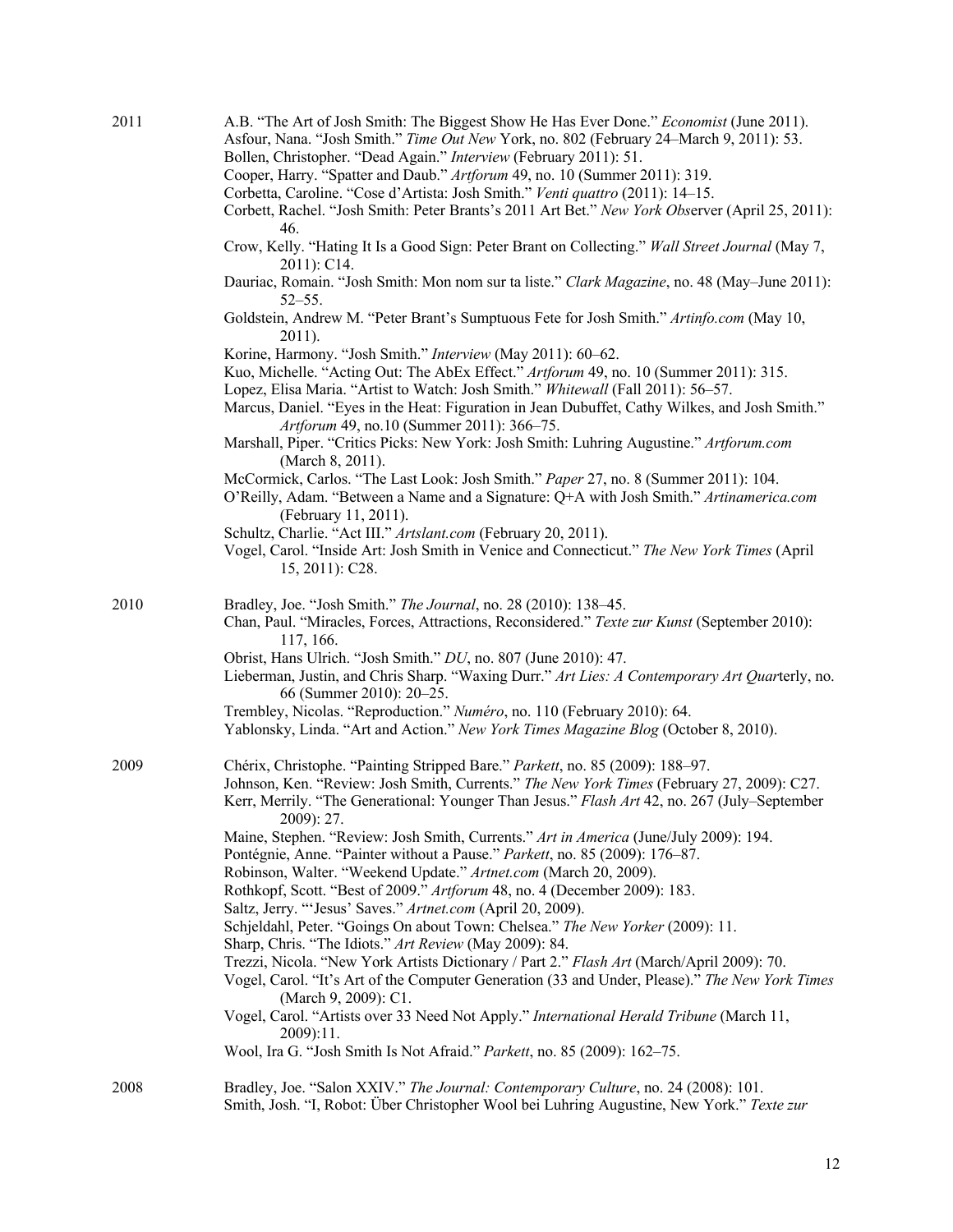|      | Kunst (September 2008): 195–97, 251–52.<br>Smith, Josh, and Ann Craven. "Let's Get This Done." Flash Art 41, no. 263 (2008): 56–58.<br>Smith, Roberta. "Art in Review: Accidental Modernism." The New York Times (January 18,<br>2008): E38.<br>Smith, Robert. "Frieze Art Fair Feels a Big Chill." The New York Times (October 18, 2008): C1.                                                                                                                                                                                                                                                                                                                                                                                                                                                                                                                                                                                                                                                                                                                                                                                                                                                                                                                                                                                                                                                                                                                                                                                    |
|------|-----------------------------------------------------------------------------------------------------------------------------------------------------------------------------------------------------------------------------------------------------------------------------------------------------------------------------------------------------------------------------------------------------------------------------------------------------------------------------------------------------------------------------------------------------------------------------------------------------------------------------------------------------------------------------------------------------------------------------------------------------------------------------------------------------------------------------------------------------------------------------------------------------------------------------------------------------------------------------------------------------------------------------------------------------------------------------------------------------------------------------------------------------------------------------------------------------------------------------------------------------------------------------------------------------------------------------------------------------------------------------------------------------------------------------------------------------------------------------------------------------------------------------------|
| 2007 | Alemani, Cecilia. "Art Sharing." Mousse, no. 11 (November 2007): 105-7.<br>Allan, Stacey. "Reviews: Josh Smith." Modern Painters (June 2007): 111.<br>Burgher, Elijah. "Josh Smith: Skestos Gabriele Gallery." Art US, no. 17 (March-April 2007).<br>Davidson, Karen. "Galleries-Chelsea: Josh Smith." The New Yorker (April 30, 2007): 20.<br>di Nardo, Francesca. "One Plus One Equals Three." Mousse, no. 11 (November 2007): 100.<br>Duponchell, Valérie, and Béatrice de Rochebouët. "Les affaires au zénith du Grand Palais." Le<br>Figaro (October 20, 2007,): 30-31.<br>Falconer, Morgan. "Josh Smith at Luhring Augustine, New York." Saatchi Art (April 7, 2007).<br>Funcke, Bettina. "Gallery Walks: Bettina Funcke on New York." Texte zur Kunst, no. 66 (July<br>2007): 77-78, 96-97.<br>Funcke, Bettina. "Revealed in Reproduction (In the Studio: Christopher Wool)." Tate Etc., no. 9<br>(Spring 2007): 37.<br>Hewitt, Simon. "Paris: Fine Form." $Art + Auction$ (October 2007): 60.<br>Hudson, Suzanne. "Josh Smith: Luhring Augustine." Artforum 45, no. 10 (Summer 2007): 495.<br>Moisdon, Stéphanie, et al. "Biennale de Lyon 2007." Les Inrockuptibles, suppl. (September<br>8, 2007): cover, 21.<br>Orden, Abraham. "The Minute." Artnet.com (May 7, 2007).<br>Orden, Abraham. "The Windy Apple." Artnet.com (January 24, 2007).<br>Rondinone, Ugo, et. al. "Josh Smith." Palais/Magazine, no. 4 (Fall 2007).<br>Smith, Josh. "Work in Progress: The Autograph Man." V Magazine, no. 45 (Spring 2007): 55. |
|      | Smith, Roberta. "Art in Review: Genesis I'm Sorry." The New York Times (August 3, 2007).                                                                                                                                                                                                                                                                                                                                                                                                                                                                                                                                                                                                                                                                                                                                                                                                                                                                                                                                                                                                                                                                                                                                                                                                                                                                                                                                                                                                                                          |
| 2006 | Ammirati, Domenick. "Openings: Josh Smith." Artforum (Summer 2006): 336-37.<br>Hill, Christina. "Sign Off." Detroit Metro Times (July 26, 2006).<br>"Indepth Art News: Wade Guyton, Seth Price, Josh Smith and Kelley Walker." Absolutearts.com<br>(April 2006).<br>Johnson, Ken. "Art in Review: Gedi Sibony and Josh Smith." The New York Times (April 28,<br>2006).<br>McKinnon, John. "Reviews: Josh Smith." Time Out Chicago (December 28, 2006): 74.<br>Polti, Giancarlo, and Helena Kontova. "Top 100 Artists." Flash Art (October 2006): 68-70.<br>Stillman, Nick. "Reena Spaulings. An Art Brand." Flash Art 39 (May-June 2006): 96-98.<br>Tom, Greg. "Reading Too Much into It." Thedetroiter.com (August 3, 2006).                                                                                                                                                                                                                                                                                                                                                                                                                                                                                                                                                                                                                                                                                                                                                                                                     |
| 2005 | Davis, Nicole. "New Lease on Painting." Artnet.com (February 8, 2005).<br>Ho, Christopher. "POSTMoDERN at Green Naftali." Modern Painters (March 2005): 98.<br>Neal, Jane. "Josh Smith, Fortescue Avenue." Flash Art (December 2005).<br>Moyer, Carrie. "POST MoDERN at Greene Naftali: Vital Look at Modernism's Wake." Gay City<br>News (February 10, 2005): 18, 27.<br>Smith, Roberta. "Art in Review: Joshua Smith." The New York Times (April 15, 2005).<br>Smith, Roberta. "Art Listings, Canada Gallery, New York's Finest." The New York Times (2005).                                                                                                                                                                                                                                                                                                                                                                                                                                                                                                                                                                                                                                                                                                                                                                                                                                                                                                                                                                    |
| 2004 | Ammirati, Domenick. "Josh Smith." Art US 4 (September-October 2004).<br>Smith, Josh. [Insert]. Texte zur Kunst (December 2004).<br>Spears Mears, Emily. "Critics' Picks: Josh Smith." Artforum.com (May 4, 2004).<br>Walker, Kelley. "Top Ten." Artforum (April 2004): 60.                                                                                                                                                                                                                                                                                                                                                                                                                                                                                                                                                                                                                                                                                                                                                                                                                                                                                                                                                                                                                                                                                                                                                                                                                                                        |
| 2003 | "Fancy Dancer, and Other Horse Names by Josh Smith." Vice 10, no. 3 (Spring 2003).<br>Pontegnie, Anne. "Josh Smith: Catherine Bastide." Artforum (September 2003): 237.<br>Smith, Roberta. "Art in Review: Mighty Graphitey." The New York Times (August 7, 2003).                                                                                                                                                                                                                                                                                                                                                                                                                                                                                                                                                                                                                                                                                                                                                                                                                                                                                                                                                                                                                                                                                                                                                                                                                                                                |